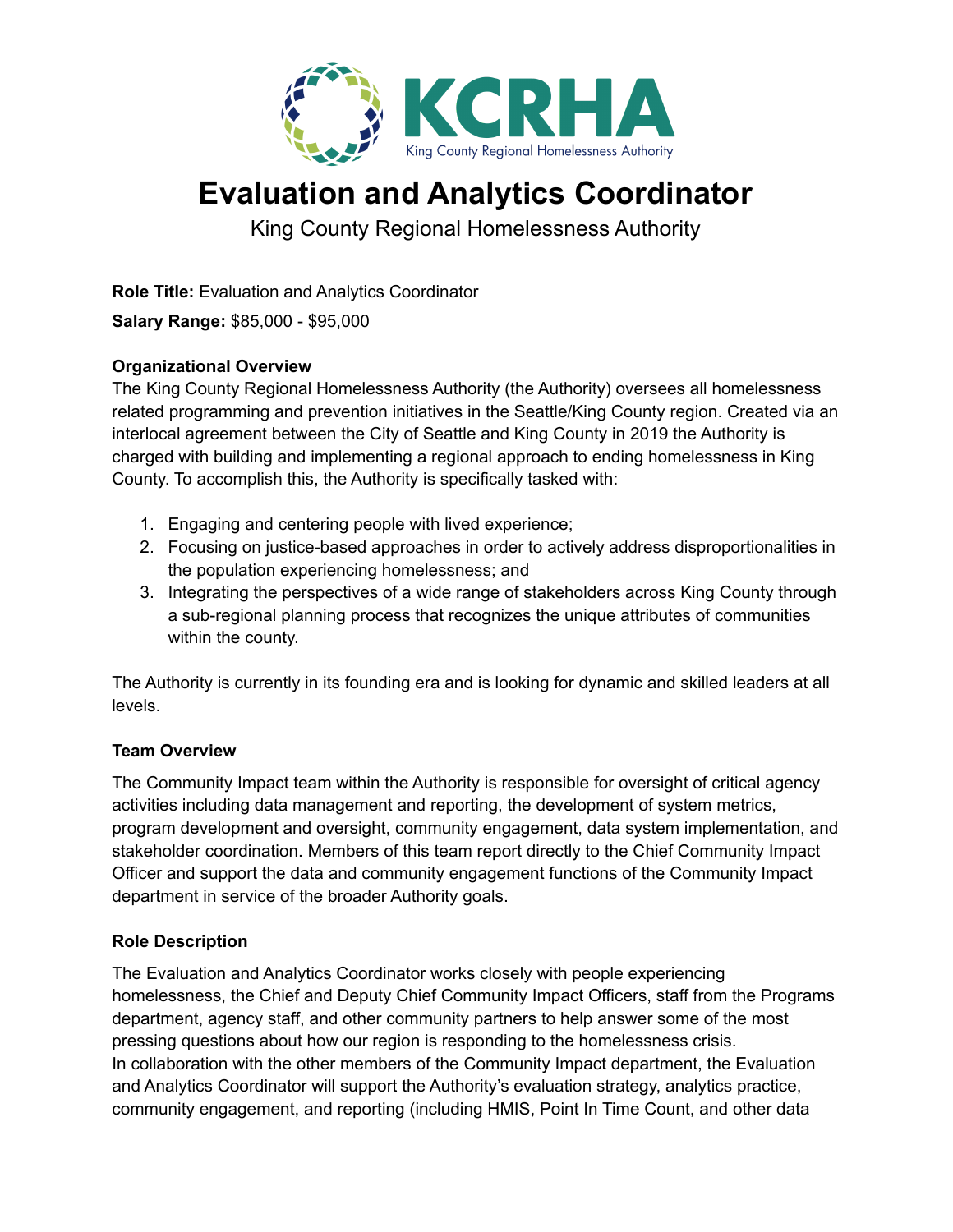collection as deemed necessary by Authority leadership). The department is responsible for using data in ways that are innovative, strategic, and aligned to the Authority's core belief that those who have directly experienced homelessness are best suited to develop the solutions that will ultimately end homelessness.

The Evaluation and Analytics Coordinator will support the Community Impact division in operationalizing their evaluation and analytics practice as the department moves toward a future of providing robust, real-time data to agency decision makers, providers, people experiencing homelessness, and other community stakeholders. With the support of the Chief Community Impact Officer and Deputy Chief Community Impact Officer, this role will be responsible for carrying out evaluations, developing internal analytics tools, building and maintaining external data products (such as online dashboards and performance reports), and supporting research projects. This is a highly collaborative role which requires a degree of technical expertise and an orientation toward partnership building.

As an individual contributor, the Evaluation and Analytics Coordinator will support the culture and practice of data-informed decision making at the Regional Homelessness Authority. This position will frequently need to work independently, translating broad requests and project requirements into action. This position will often use existing data resources, such as the Homelessness Management Information System (HMIS), to derive insights into how our system is functioning. They will also support the collection of new and novel data as necessary for evaluation, analytics, and research. In coordination with other KCRHA staff and external partners, the Evaluation and Analytics Coordinator will help turn these insights into actionable plans.

The Evaluation and Analytics Coordinator will ultimately be accountable to the CEO and people experiencing homelessness and will be held to the processes that customers of the Regional Authority's services, community groups, and frontline staff establish to ensure that accountability.

## *Accountabilities:*

## **Evaluation & Analytics (70%)**

- Apply a racial equity lens to all areas of work, including methods, analysis, results interpretation and dissemination
- Clean, validate, and analyze data using software or program applications such as R, Tableau, Dedoose and SQL
- Design and support evaluations and performance measurement systems
- Ensure evaluation activities are done in a culturally responsive manner when working with historically oppressed communities
- Gather and maintain data in a systematic method using qualitative and quantitative methods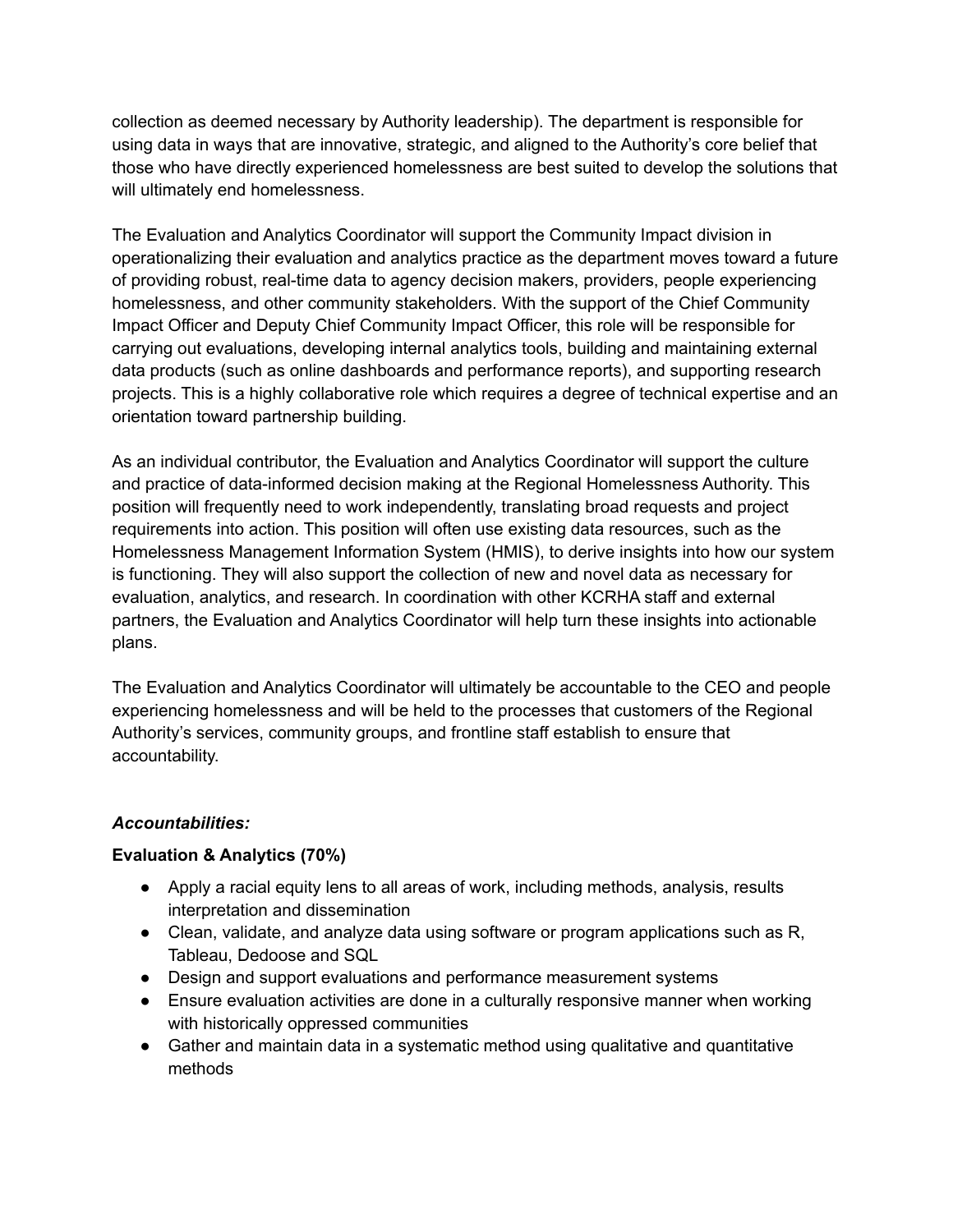- Manage and link data from multiple internal and external sources within the parameters of data-sharing agreements and client privacy
- Support the on-going growth and development of enterprise level technology solutions to collect, organize, and make meaning of the Authority's data collection efforts
- Support the development and management of new data collection strategies to close knowledge gaps and increase the capacity of the Authority to have near real-time understanding of needs and housing or service availability in the county.
- Support community partners and other Authority staff in the implementation of new data collection strategies
- Develop and manage public-facing, accessible analytics and evaluation products, such as online dashboards and published reports
- Provide support and guidance for Authority staff around use of data and evaluation tools developed and used by the Community Impact Division
- Work diligently to keep data confidential and private in congruence with a variety of privacy frameworks

## **Department Strategy & Operations (15%)**

- Support the development and design of data strategy to support the Authority in day-to-day operations and oversight of all homelessness related programs and initiatives
- Support the development and implementation of the Community Impact team's workplan
- Support the Community Impact Division in identifying and vetting additional tools that can help the authority effectively and efficiently collect and process data.
- Support in the unification of the team and related stakeholders to drive towards the organizational vision
- Model a customer-centric work style to internal and external stakeholders
- Work with the Chief Community Impact Officer and Deputy Chief Community Impact Officer to identify additional resourcing to support agency operations, as required
- Proactively engage with other staff and support communication between divisions

## **Community Engagement (15%)**

- Partner with stakeholders such as organizations serving Black, Indigenous, Immigrant and other communities of color, organizations serving people with disabilities, organizations serving LGBTQIA community members, organizations serving women, and other organizations serving historically marginalized and oppressed communities
- Engage stakeholders in partnership with the sub-regional planning team for evaluation processes based on shared priorities, including meeting facilitation, presentation, conflict resolution, and negotiation skills
- Work with stakeholders to present analyses, find common themes, and identify relevant and actionable findings for performance measurement and evaluations
- Coordinate and facilitate opportunities for engagement between external stakeholders Community Impact Division.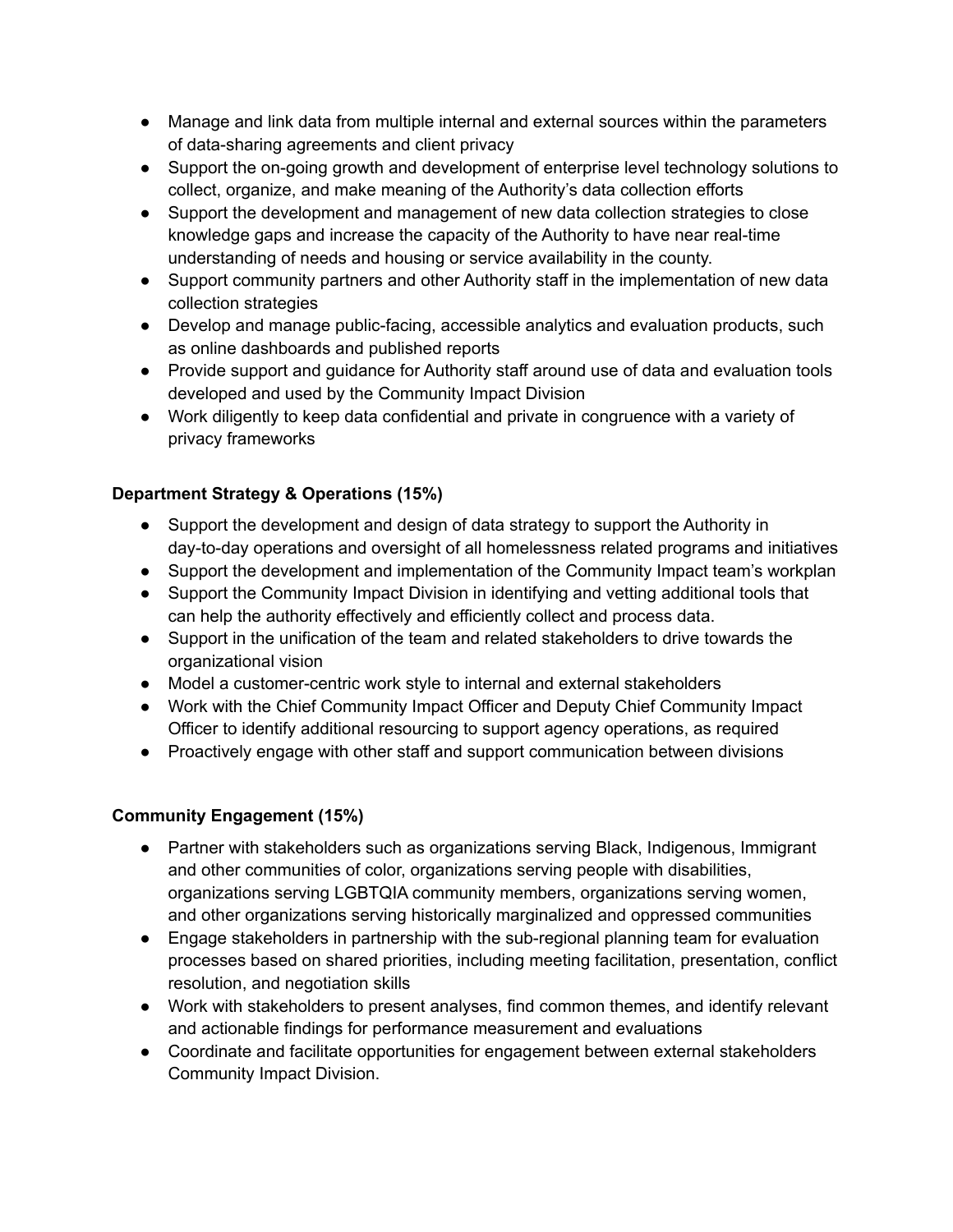- Support the development of relationships with community-based organizations, potential resourcing partners and other government agencies to support strong engagement and create opportunities for collaboration
- Prepare materials to provide relevant updates to key partners in town halls, board meetings, council sessions, or related engagement and/or oversight structures
- When needed, attend events as a content area expert

## **Minimum Requirements**

- 2+ years of experience with quantitative and/or qualitative research methods with a focus on monitoring, evaluation, and continuous quality improvement and organizational learning
- 2+ years experience acting as an evaluator or researcher on behalf of government agencies, academic institutions, or non profit organizations
- Proficiency using multiple types of analytic tools (e.g. Tableau, Dedoose, SPSS, STATA, R, Python) and data visualization tools.
- Demonstrated understanding of community engagement
- Clear experience centering equity and justice approaches in complex government operations with demonstrable results
- Demonstrated success managing complex stakeholder relationships across multiple jurisdictions
- Demonstrated ability to work across systems

## **Additional Requirements**

- Ability to undertake routine travel around the region in order to meet with key stakeholders.
- Experience working with data sources relating to homelessness, housing affordability, public housing, evictions, and other related topics, a plus
- Experience designing and operating programs and conducting data-driven continuous improvement processes
- Superior oral and written communication skills
- Exceptional planning, organizing, and prioritizing skills in order to manage a diverse workload, multiple demands, and deadline sensitive projects
- A high level of customer service orientation and attention to detail
- Ability to provide and accept feedback
- Ability to work in and across several communication platforms, including social networks and cloud-based systems
- Strong attention to detail, accuracy, timeliness

## **EEO STATEMENT**

The King County Regional Homelessness Authority is committed to a policy of Equal Employment Opportunity and will not discriminate against an applicant or employee based on the basis of race, creed, religion, color, national origin, age, alienage or citizenship status, ancestry, nationality, national origin, marital or domestic partnership or civil union status, familial